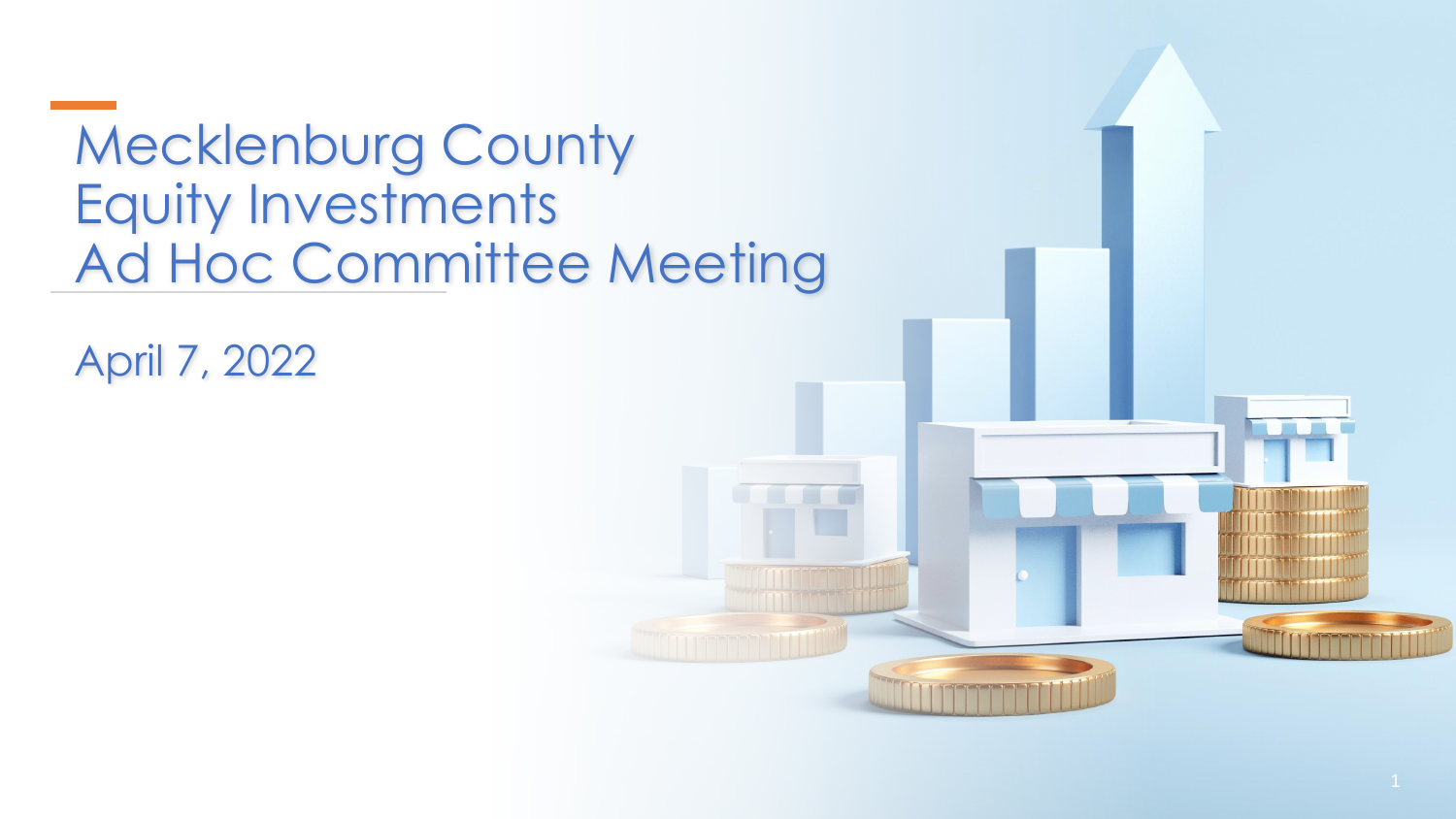## Community Engagement Model Review

#### **Overview**



• The following options are based on a scan of national best/emerging practices for equity investment.

• They are designed for sustained and long-term action and investment that will lay the foundations for reform and ongoing engagement.



• Identified with the intention to be like nothing we've ever attempted before.

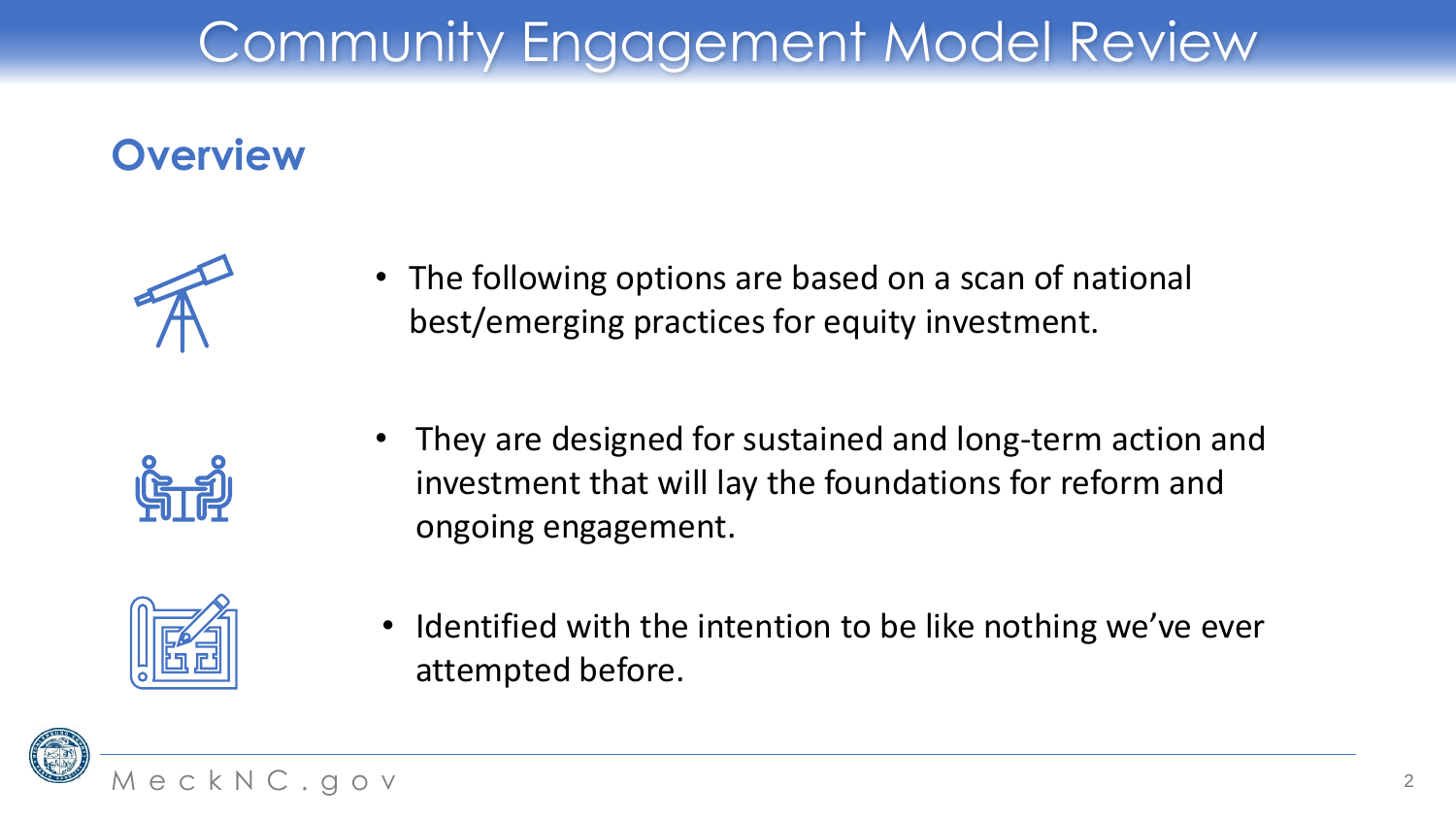### Community Engagement Model Review

#### **Consulting Firm Responsibilities Across Models**

- oResearches existing Mecklenburg County Data for alignment opportunities.
- oIdentifies local partners for collaboration based on shared agenda and community needs.
- oEngages with community members for qualitative feedback and lived experiences (potentially sub-contracted).
- oDrafts plans for implementation that are specific but aligned to the goals of an overarching model.
- oWrites summative report that includes a recommendation for ongoing and sustainable equity investment to the Equity Investment Committee and Board of County Commissioners.

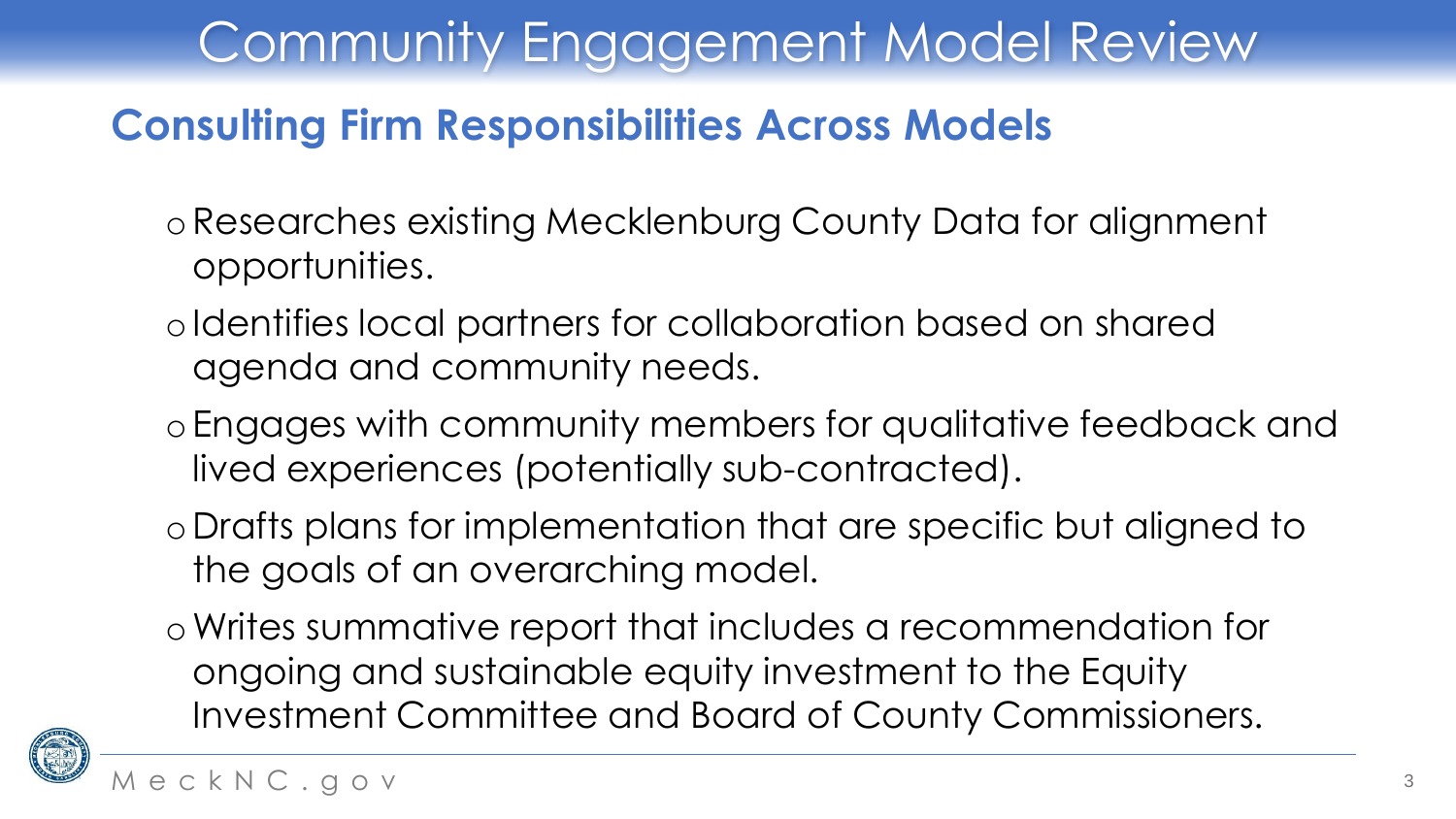

# Community for Racial Justice Model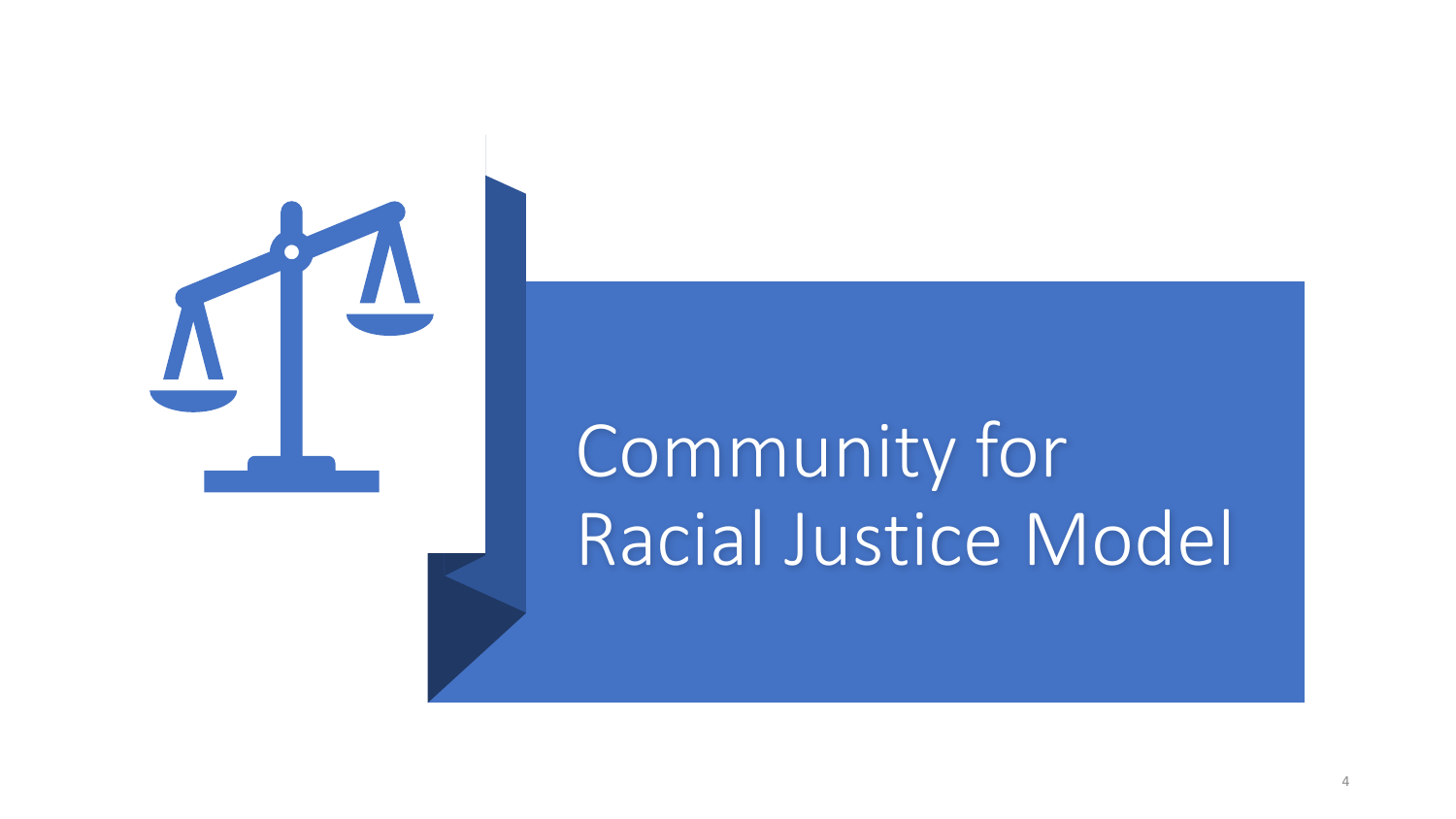### Community for Racial Justice Model

#### **Historical analysis, research, and engagement that leverages community knowledge, expertise, and lived experiences:**

- 1. Organize and facilitate a community-focused process for sharing Carolina Room Library Report findings.
- 2. Identify and coordinate an effort to engage community by supporting "Community Navigators".
- 3. Facilitate the collection of quantitative and qualitative data to guide the development of strategies for investment.
- 4. Makes summative report that includes a recommendation for ongoing and sustainable equity investment to the Equity and Investment Committee.

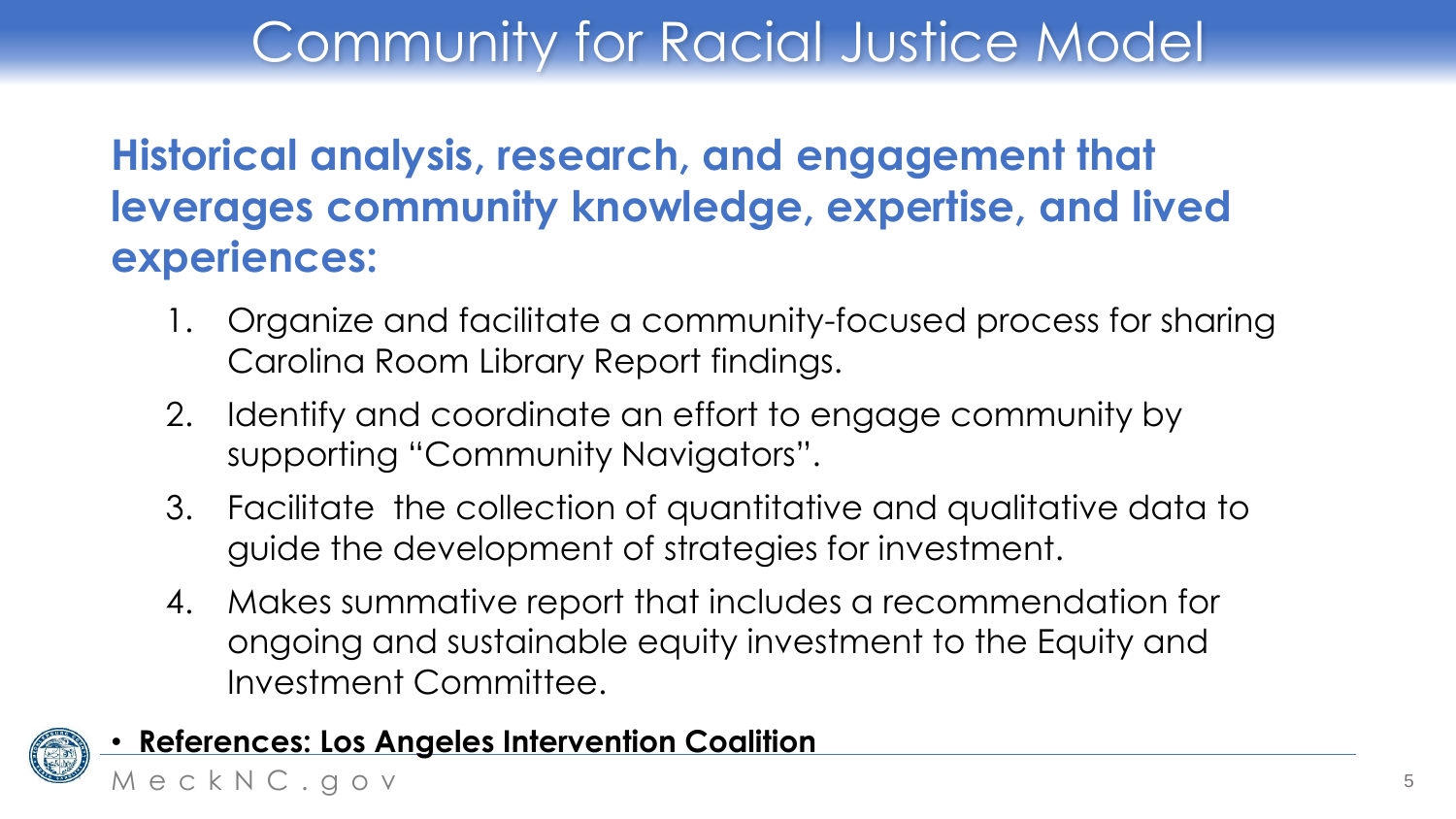### Community for Racial Justice Model

#### **Benefits of the Model**

- The data-driven process that prioritizes the collection, curation, and reporting on both quantitative and qualitative community outcomes.
- Opportunity to act quickly and valuing lived experience by putting resources into community expertise.
- Fosters collaboration between process and experience expertise.
- Final recommendations backed by data and community voice.